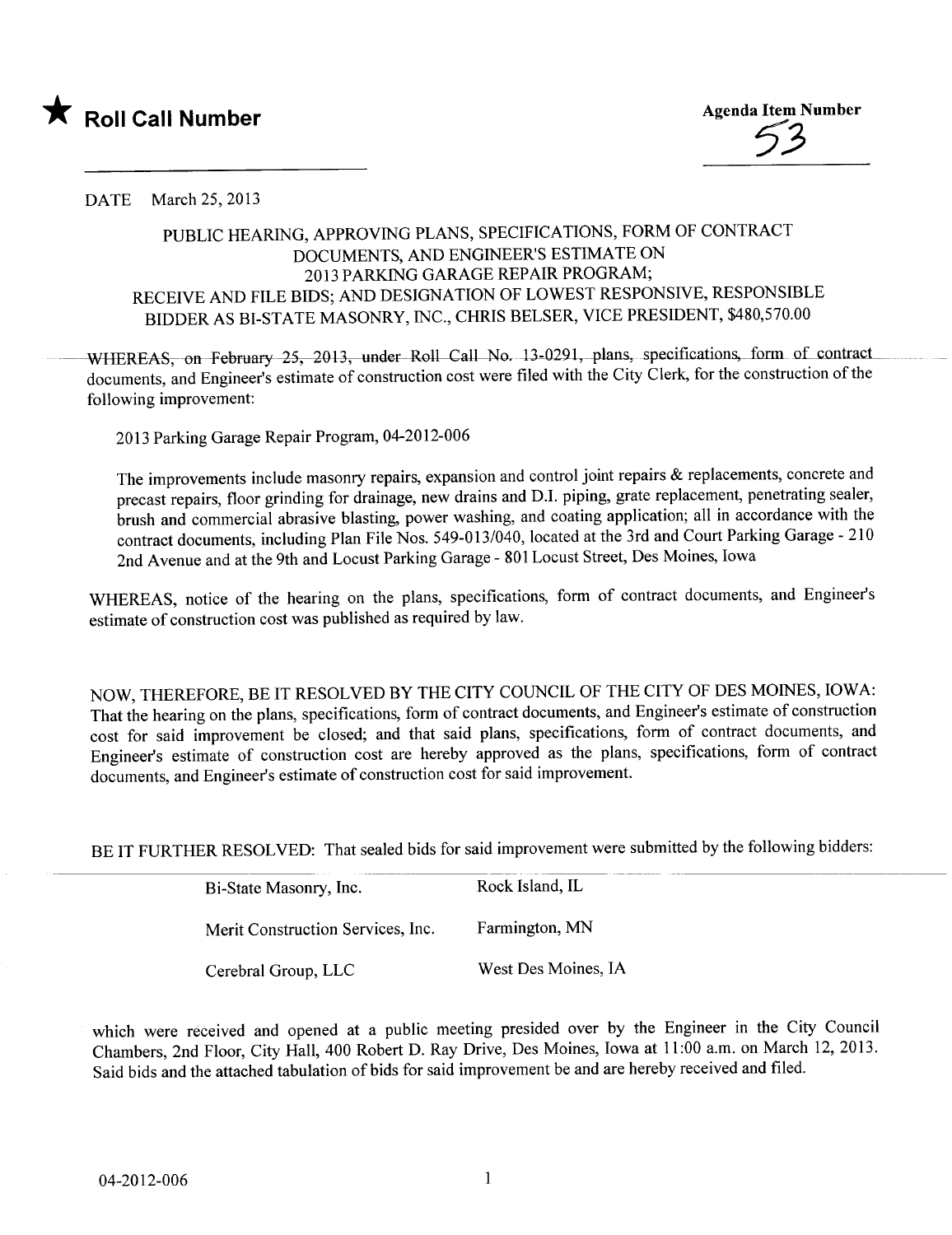

~3

DATE March 25, 2013

BE IT FURTHER RESOLVED: That the Des Moines City Engineer, as the Engineer, has determined that the lowest responsive, responsible bid for the construction of said improvement was submitted by Bi-State Masonry, Inc., Chris Belser, Vice President, 3511 8th Street, Rock Island, IL, 61201 in the amount of \$480,570.00, and said bid be and the same is hereby accepted.

BE IT FURTHER-RESOLVED: That the bid security of the unsuccessful bidders be and is hereby authorized and directed to be returned.

BE IT FURTHER RESOLVED: That the Engineer is hereby directed to secure execution by the lowest responsible, responsive Bidder and its surety of the contract documents in the form heretofore approved by this Council; that the Engineer is directed to thereafter present said contract documents to this Council for approval and authorization to the Mayor to sign; and that no contract shall be deemed to exist between the City of Des Moines and said Bidder until said contract has been executed by the Bidder, and shall have been approved by this Council and executed by the Mayor and attested to by the City Clerk.

BE IT FURTHER RESOLVED: That the City Council hereby authorizes the necessary road closures for the Project.

(City Council Communication Number  $13.142$  attached.)

Moved by to adopt.

FORM APPROVED:

FORM APPROVED:<br>with Muly

Deputy City Attorney

FUNDS AVAILABLE

Scott E. Sanders<br>Des Moines Finance Director

Funding Source: 2013-2014 CIP, Page Parking - 7, Parking Facility Rehab/Repair Program, PKG016, Being: Parking System Funds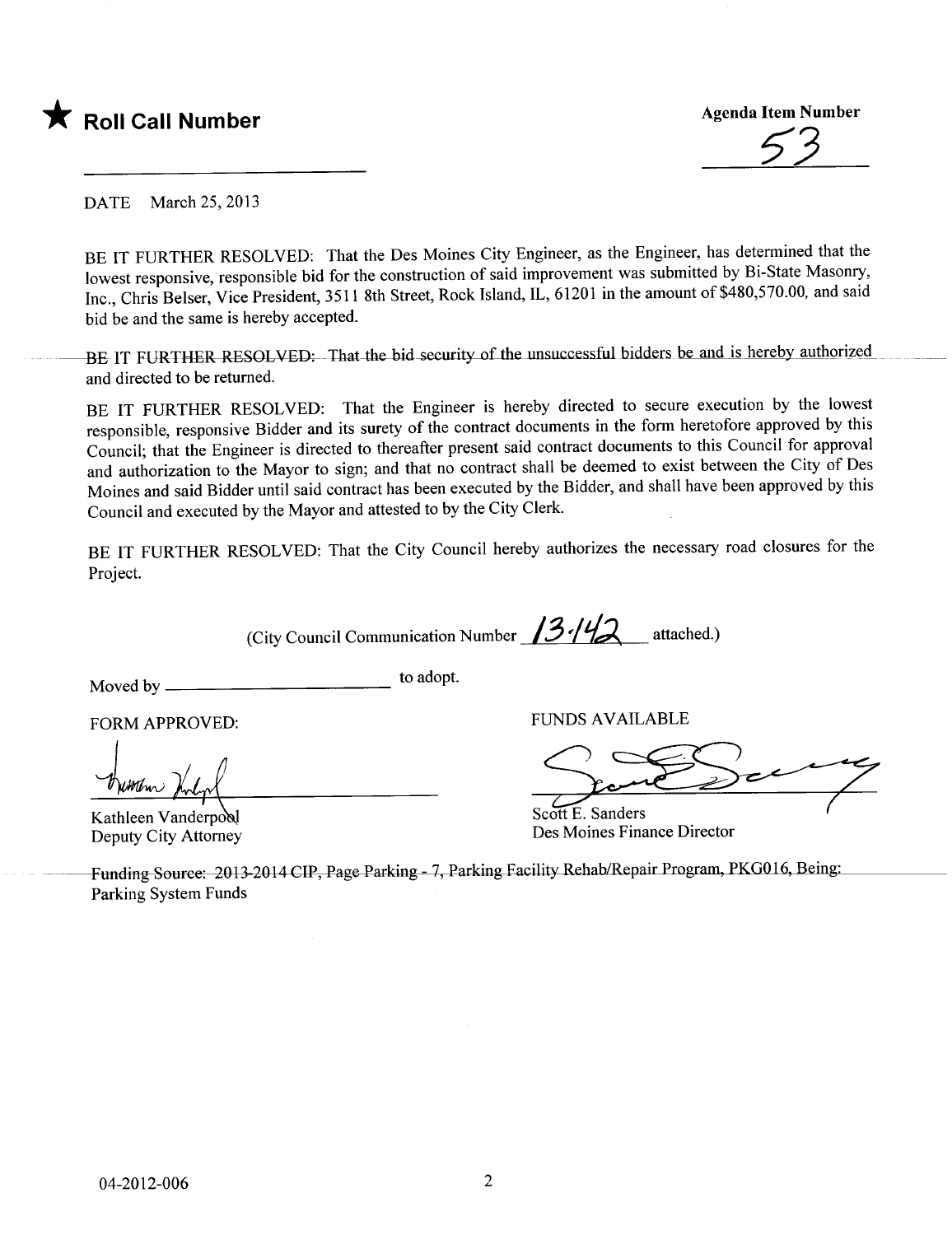

 $\chi^2$  ,  $\chi^2$  ,  $\chi^2$ 

DATE March 25, 2013

 $\bar{z}$ 





| <b>COUNCIL ACTION</b> | <b>YEAS</b> | <b>NAYS</b> | <b>PASS</b> | <b>ABSENT</b>   | I, Diane Rauh, City Clerk of said City Council, hereby     |
|-----------------------|-------------|-------------|-------------|-----------------|------------------------------------------------------------|
| <b>COWNIE</b>         |             |             |             |                 | certify that at a meeting of the City Council, held on the |
| <b>COLEMAN</b>        |             |             |             |                 | above date, among other proceedings the above was          |
| <b>GRIESS</b>         |             |             |             |                 | adopted.                                                   |
| <b>HENSLEY</b>        |             |             |             |                 |                                                            |
| <b>MAHAFFEY</b>       |             |             |             |                 | IN WITNESS WHEREOF, I have hereunto set my hand            |
| <b>MEYER</b>          |             |             |             |                 | and affixed my seal the day and year first above written.  |
| <b>MOORE</b>          |             |             |             |                 |                                                            |
| <b>TOTAL</b>          |             |             |             |                 |                                                            |
| <b>MOTION CARRIED</b> |             |             |             | <b>APPROVED</b> |                                                            |
|                       |             |             |             |                 |                                                            |
|                       |             |             |             |                 |                                                            |
|                       |             |             |             | Mayor           |                                                            |
|                       |             |             |             |                 | City Clerk                                                 |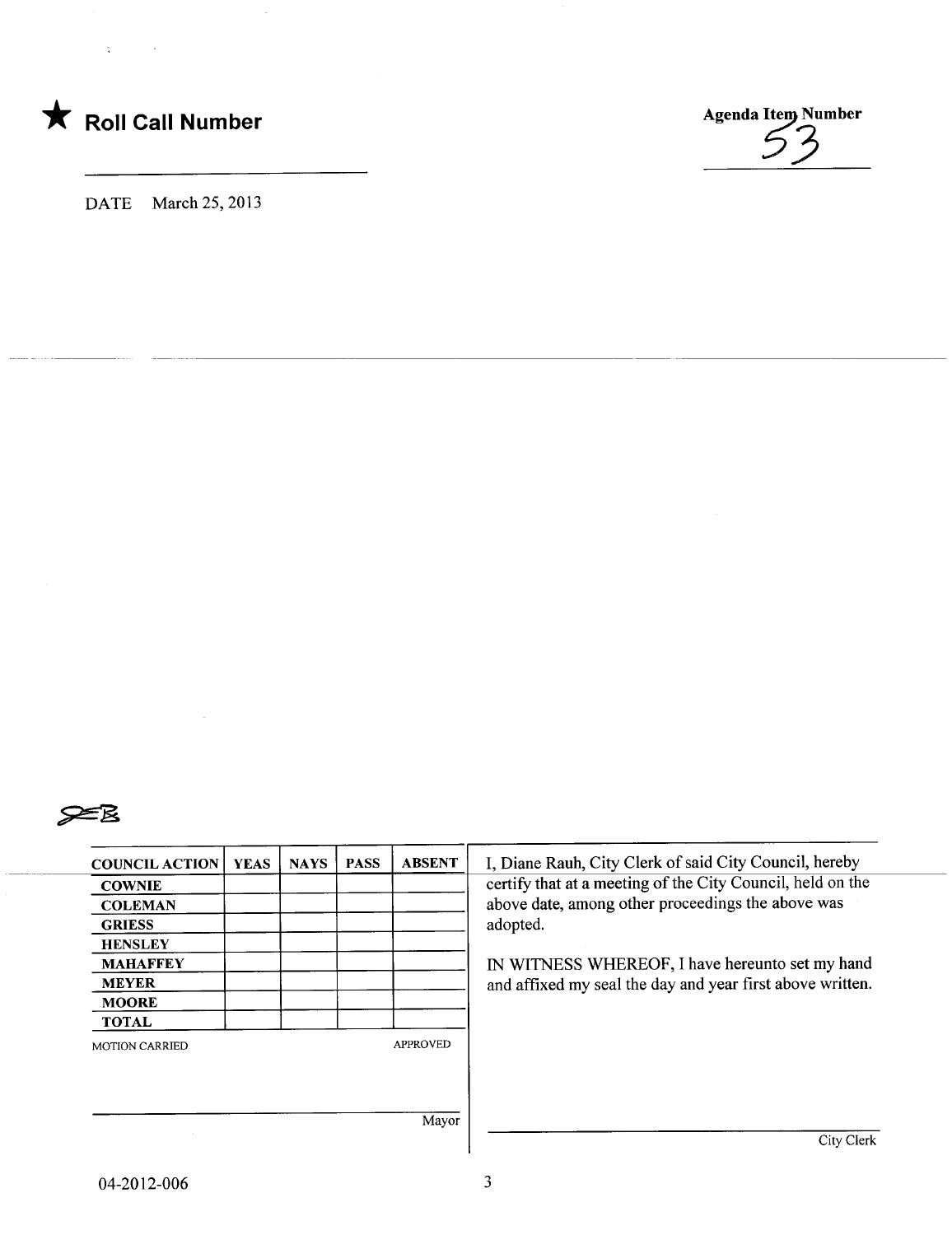